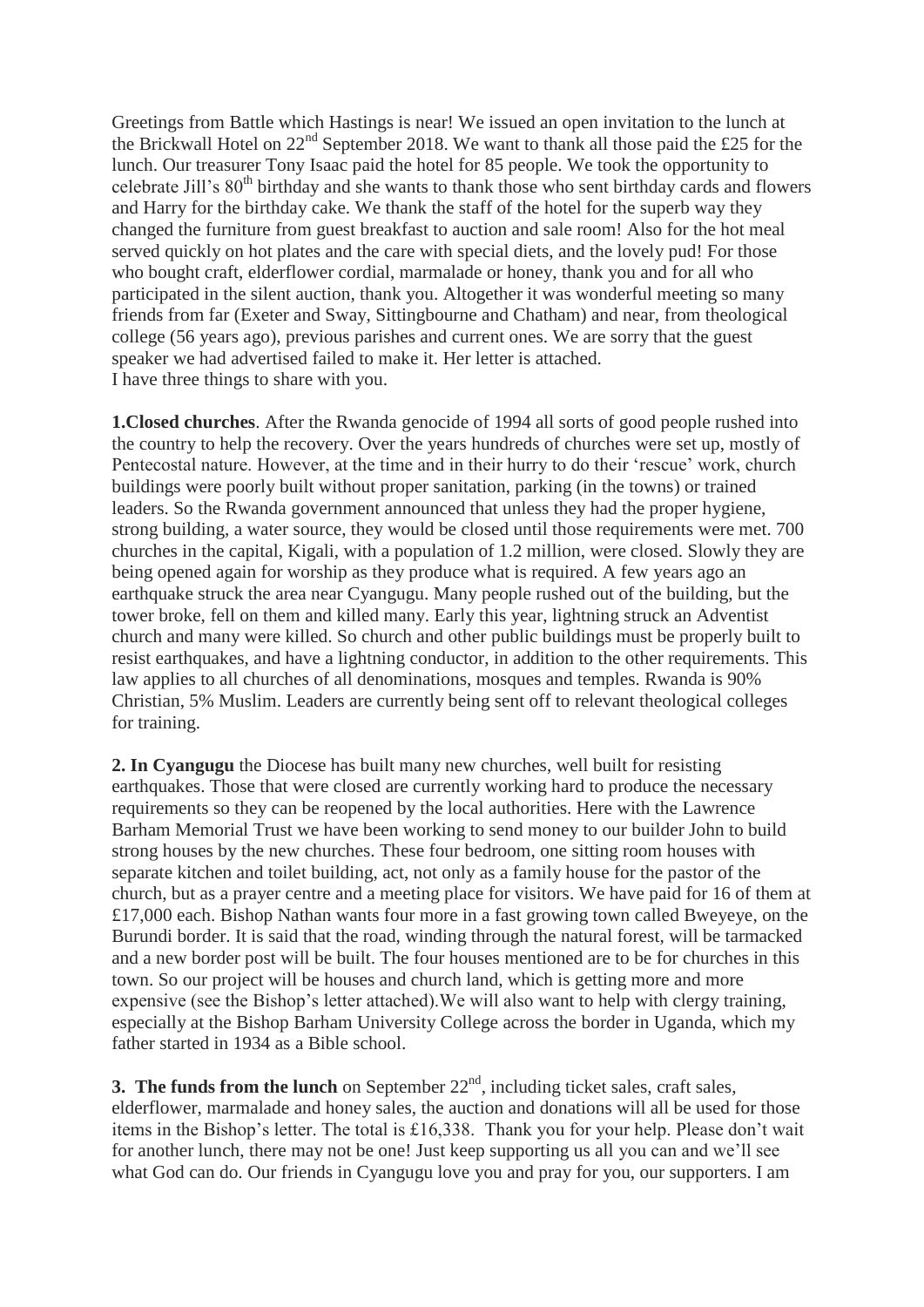booked to join all the eleven serving and several retired Rwanda Bishop in January for the official opening of the new Cyangugu Cathedral, replacing the 1997 one which became too small for the growing congregation.

With our love and best wishes

Ken and Jill Barham Rosewood, Canadia Road, Battle, East Sussex, TN33 0LR 01424 773073

Dear Bishop Ken,

Greetings from Rwanda in Jesus name.

I am sorry that I have taken few days without writing back, I am not sure if you were told. Revds Ephraim and Berth got a problem, a fast car from Congo hit their son Enoch on Gashonga road and the boy died instantly.

So, we have been busy the whole of this week organizing and doing burial for the boy. The parents are extremely heart broken but also strong because the Church has surrounded them with alot of love.

I am really glad that you're coming in January, this is indeed going to be very impressive to the Archbishop because he is the one who came up with the idea of having you during the cathedral opening in January, I have already sent a message to the Archbishop about your coming.

I am also glad that you're coming with your granddaughter, I think its important for your family to see where your heart lives, it will be our joy to have her in the land of a thousand hills.

Praise the Lord for Jill, that God has allowed her to see her 80th birthday, God has indeed challenged the Doctors' verdict they had given her in 2013.

Yes and yes, God is very good indeed my Bishop, I am happy that you have sent the money to finish the 16th Pastor's house. The miracle we have is that just last few minutes ago is when we got a permission to build the house and Church at Nyakabingo Parish. As you remember the leadership of Nyamasheke has been hard for us over these past years, but by God's grace they are breaking slowly and hopefully soon they will even be more softer. So John is starting on the Nyakabingo House over this weekend as well. We will start on Gashirabwoba house soon as well.

## **About our priority as a Diocese during this time is as follows:**

**1) Lands: Buying lands for the closed Churches in the Diocese**, we have about 70 Churches that are closed down.

## **2) 4 More Pastors house for Bweyeye**

- Nyamuzi, this church is in Bweyeye, its already built but they have no church.

- Bweyeye, They are almost finished with there Church building but they say their house is to old and they would love a new one.

- Nyabitimbo, is a place where we have a big school with a closed Church and no Pastor's house.

- Bweyeye's Bishop's house, this is the house that we did talk about, Bweyeye is far and all people who go there have no where to stay.

## **3) Supporting new Up coming Parishes in 2019**, we will ask Synod to allow us have more Parishes and these are

- Gabiro - Nyamuzi

- Nyagura -Nyabitimbo